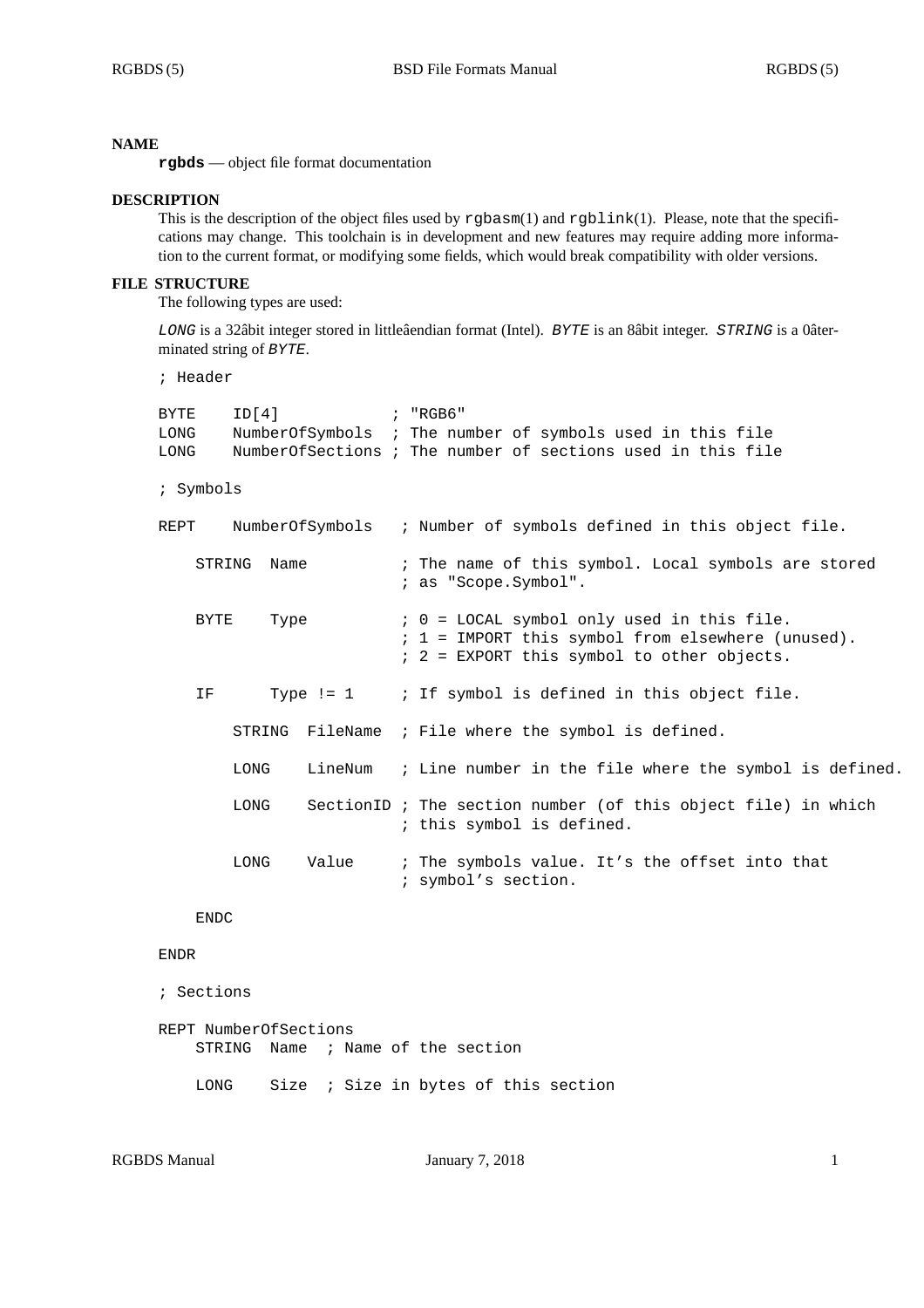| BYTE                                       |      | Type $: 0 = WRAM0$<br>$1 = VRAM$<br>$: 2 = ROMX$<br>$: 3 = ROMO$<br>$: 4 = HRAM$<br>$: 5 = WRAMX$<br>$6 = SRAM$<br>$7 = OAM$                                       |                                                                                           |  |  |  |  |
|--------------------------------------------|------|--------------------------------------------------------------------------------------------------------------------------------------------------------------------|-------------------------------------------------------------------------------------------|--|--|--|--|
| LONG                                       | Orq  | ; Address to fix this section at. -1 if the linker should<br>; decide (floating address).                                                                          |                                                                                           |  |  |  |  |
| LONG                                       |      | Bank ; Bank to load this section into. -1 if the linker should<br>; decide (floating bank). This field is only valid for ROMX,<br>; VRAM, WRAMX and SRAM sections. |                                                                                           |  |  |  |  |
| LONG                                       |      | Align ; Alignment of this section (expressed as number of low bits<br>; to leave as 0). -1 if not defined.                                                         |                                                                                           |  |  |  |  |
| ΙF                                         |      |                                                                                                                                                                    | (Type == ROMX) $ $ (Type == ROM0) ; Sections that can contain data.                       |  |  |  |  |
| BYTE                                       |      | Data[Size]                                                                                                                                                         | ; Raw data of the section.                                                                |  |  |  |  |
| LONG                                       |      |                                                                                                                                                                    | NumberOfPatches ; Number of patches to apply.                                             |  |  |  |  |
| ; These types of sections may have patches |      |                                                                                                                                                                    |                                                                                           |  |  |  |  |
| NumberOfPatches<br>REPT                    |      |                                                                                                                                                                    |                                                                                           |  |  |  |  |
|                                            |      | STRING SourceFile                                                                                                                                                  | ; Name of the source file (for printing error<br>$:$ messages).                           |  |  |  |  |
|                                            | LONG | Line                                                                                                                                                               | ; The line of the source file.                                                            |  |  |  |  |
|                                            | LONG | Offset                                                                                                                                                             | ; Offset into the section where patch should<br>; be applied (in bytes).                  |  |  |  |  |
|                                            | BYTE | Type                                                                                                                                                               | $0 = BYTE$ patch.<br>$: 1 =$ little endian WORD patch.<br>; 2 = little endian LONG patch. |  |  |  |  |
|                                            | LONG | RPNSize                                                                                                                                                            | ; Size of the buffer with the RPN.<br>; expression.                                       |  |  |  |  |
|                                            | BYTE |                                                                                                                                                                    | RPN[RPNSize] ; RPN expression. Definition below.                                          |  |  |  |  |
| ENDR                                       |      |                                                                                                                                                                    |                                                                                           |  |  |  |  |

ENDC

ENDR